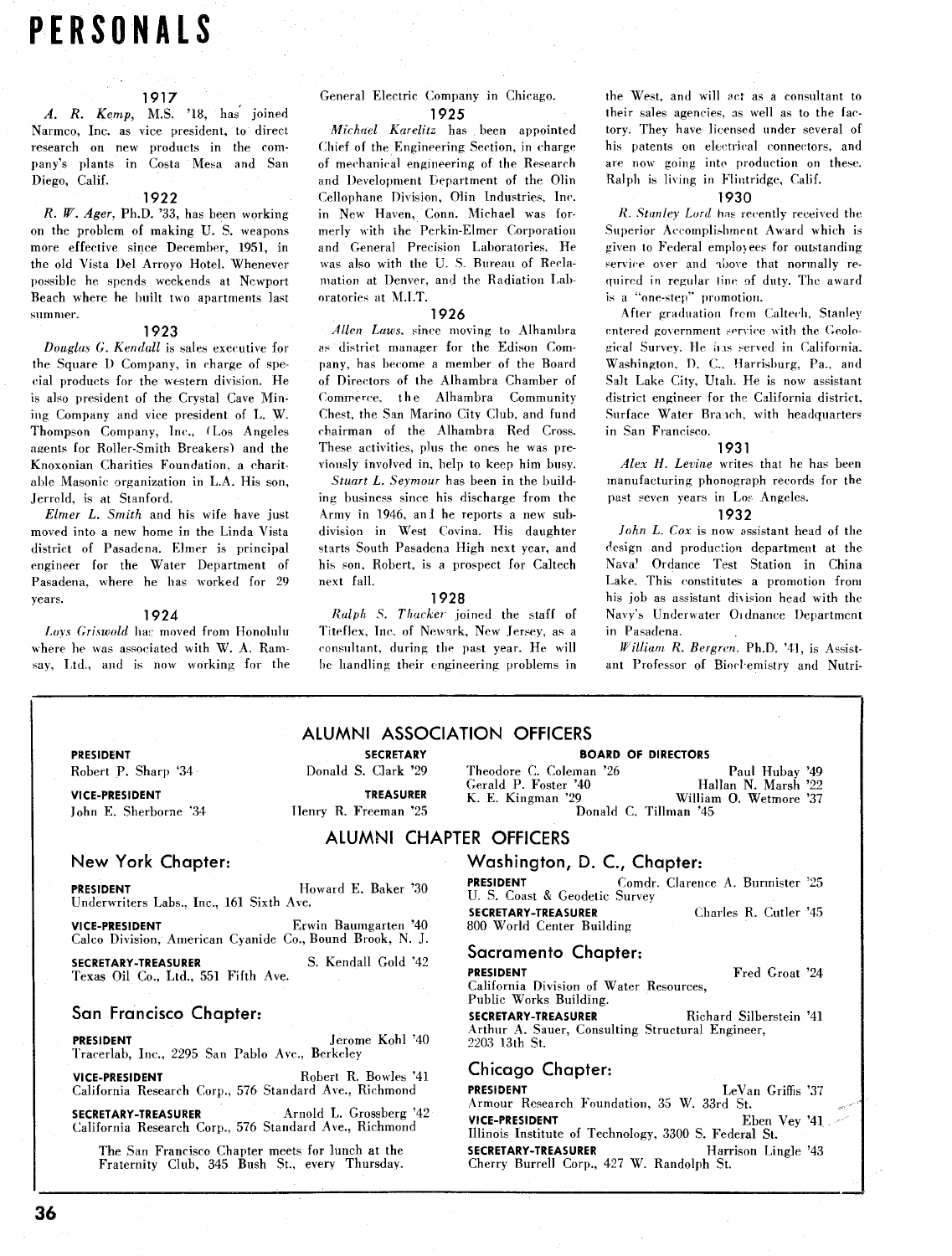tion at U.S.C. Medical School. He is also a research fellow in bone metabolism and consultant to the laboratories at Children's Hospital, Los Angeles. The Bergrens have moved to Altadena, and have a four-yearold son, Peter.

*Harold Roach,* M.S '33, announced the newest addition to the clan, a daughter, Patricia Lynne, who arrived last February **10.** The others include Stephen, 7, and Dennis, 5.

*R. E. Foss* is now lice president and manager of production for the California division of Sunray Oil Company. In 1935 he joined Barnsdall Oil Company and was still with the company when it was acquiied recently hy Sunray.

*William Shackle)* has been asked to give the annual lecture of the Institute of Metals Division of the American Institute of Mining and Metallurgical Engineers.

### **1933**

*Harold Omtted,* M.S., is at present Chief Structural Engineer with the Los Angeles City Board of Education.

*Lt. Camdr.* Dick *Plank* was given 24 hours recently to make up his mind whether or not to take a job with NATO. He decided to take it-which explains why he and his family are now in London, England.

*Lt. Col. Bob MacDonald* is with the Army Office of Procurement in Ogden, Utah.

*Warren L. Patton* is still a patent lawyer with Fulwider and Mattingly in Los Angeles. His son, Harvey Michael, was born last August, and his daughter, Kathleen, is now six years old.

### **1935**

*Herbert Rihner,* together with Maurice Tucker, will present a paper entitled. "Turbulence in a Contracting Stream," at the Second Midwest Conference on Fluid Mechanics in Columbus, Ohio, March 17- 19. Herb is an aeronautical research engineer in the division office of the eightby six foot supersonic wind tunnel at the National Advisory Committee for Aeronautics' Lewis Flight Propulsion Lahoratory in Cleveland.

In **1940,** he started to work at NACA's Langley Laboratory in Virginia, where he met his wife, Lelia, who was division secretary of the Pilotless Aircraft Research Division. They now have a daughter  $8\frac{1}{2}$ months old. He was transferred to the Lewis Laboratory in May, **1949.** The research program there is centered primarily on the propulsion problems created by the advent of supersonic speeds.

*Bernard* **B.** *Watson, Ph.D.,* was appointed Professional and Scientific Personnel Specialist of the Labor Department's Defense Manpower Administration. Since **1949** he has served as Specialist for Physics **ii** the Division of Higher Education of the U. S.

Office of Education, Federal Security Agency. He will now work in the Defense Manpower Administration's Division of Program Development, and will be responsible for programs involving scientific, engineering and other specialized personnel.

*Charles A. Dawson* is living in Burbank at present, but will be moving to his "ranch"-2 acres of oat-covered hill top near Hansen Dam, Pacoima-in the near future.

### **1936**

*Donald F. Folland,* M.S., spent last summer at the Naval Air Missile Test Center at Point Mugu, Calif. Upon returning to New York from this assignment, he was promoted to an engineering section head for systems at the Sperry Gyroscope Company. He is now serving as Sperry represtntative on special committee 59 of the RTCA to promote the common system of air traffic control for the United States. The Follands have three children and are living in Uniondale, New York.

*Jack Palter* and his wife, Evelyn, announced the birth of a son, Ronald Lewis -a future Callech student-on January **12.** 

*R. Lowell Hand,* M.S. "37, is working at Lockheed Aircraft Corporation, in charge of manufacturing research in the manufacturing standards department and tool design department.

**1937**  *Wendell Miller* is still working for Paci-



SEISMIC & GRAVITY EXPLORATION SERVICE

<sup>1</sup>595 East Colorado Street Pasadena **1,** Calif.

### **VROMAN'S**

Sycamore **3-1171** Ryan **1-6669** 

Books & Stationery<br>
469 E. Colorado Street<br>
1271 E. Colorado Street<br>
1271 E. Colorado Street **469** E. Colorado Street 1271 E. Colorado Street Pasadena

## **FACTORY PREMISES FOR SALE**

A high class instrument shop building, area 3,500 sq. ft.. with an adjoining six room office. Located in Orange County in a district where a good supply of part-time labor is available.

## **Apply Owner,**

**Phone** 

**LAmbert 5-1075 or LAmbert 5-3242** 

### **BERKLEY ENGINEERING** . . . **AND EQUIPMENT COMPANY**

Meters & Contiols for Every Type & Size Boiler Industrial Instruments and Regulators Remote Reading and Control Systems

Engineered Condensation Drainage & Automatic Doiler Feeding Systems

Flow and Pressure Regulating Valve Specialties

**2439** Riverside Drive Normandy 51 **90** 

Los Angeles 39 Normandy 7124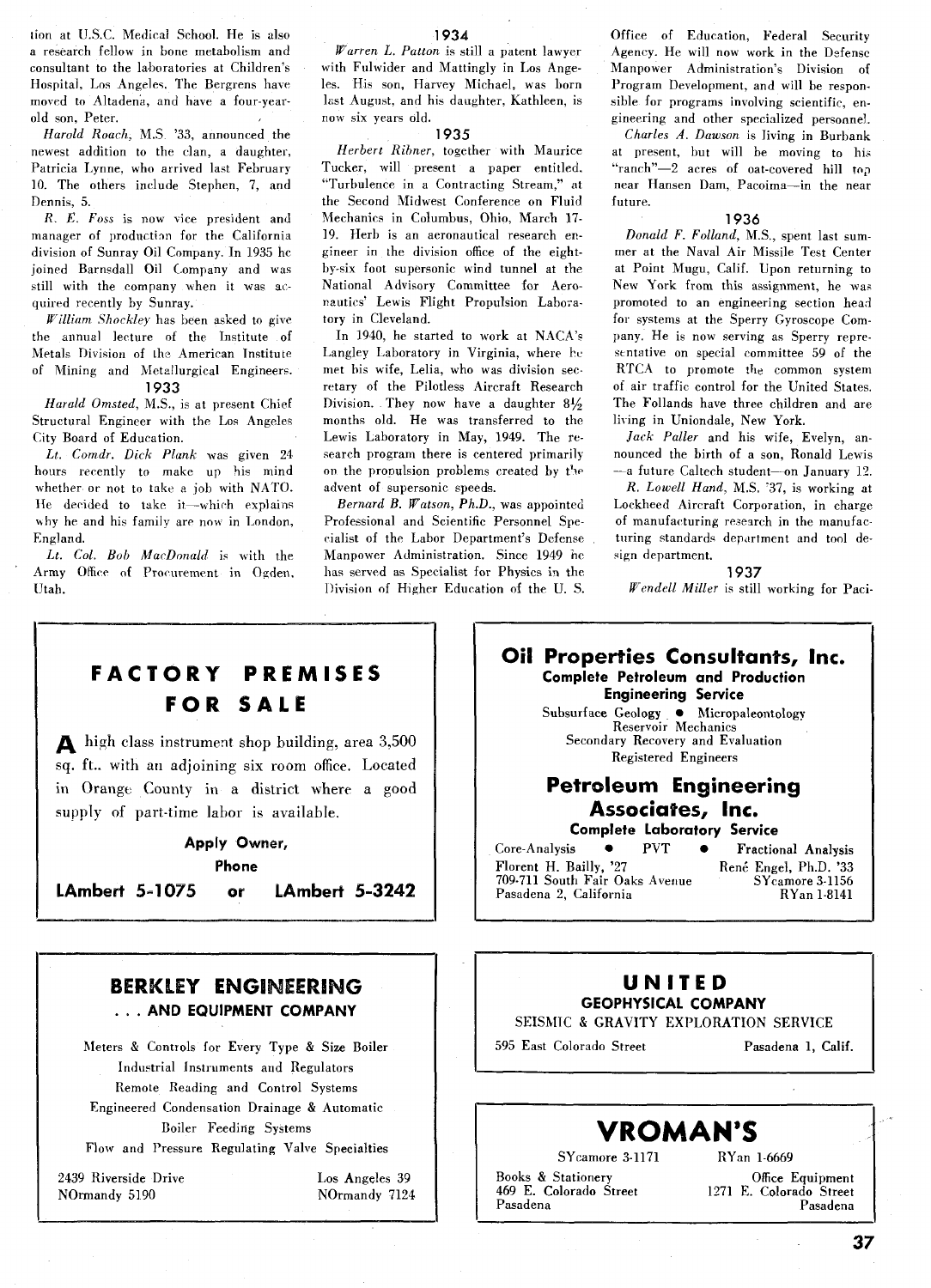## **PERSONALS** . . . **CONTINUED**

fie Tel. and is in the Chief Engineer's office in Los Angeles. He sums up the last fifteen years by saying he has not become the huge success predicted by his classmates-nor the failure predicted by the professors. He has, however, been extremely active-as evidenced by his four children-but plans to become less active in the near future. He lives in Arcadia, which he claims is the best little city in the world, discounting the traffic from the Race Track.

#### 1938

*Henry K. Evans,* who is transportation specialist of the Chamber of Commerce of the United States, served as moderator of a panel session at the recent Local Cartage National Conference on "How can local truckers avoid being legislated off the streets?''

*Carl* F. *Friend* reports the birth of his first son, John, on September **1.** His two daughters are Marie, 81/2, and Nancy, 51/2. The family has just moved to a new home in Palos Verdes Estates. Carl is supervisor of aerodynamics at Northrup Aircraft.

### 1939

*Lloyd lbsen* is working at Collins Radio Company in Burbank.

*James M. Watkins, Jr.* is production manager for Hycon Odekerk and Ludwig on a Navy rocket program. The Watkins' new daughter, Laura Jo, was born February **13.** Their other daughter, Susan, is now **6%.** 

*Robert W. Alcock,* MS. **'41,** announced the arrival of a daughter, Janice Amelia, on January **11, 1952.** 

*Robert B. Glassco* reports the birth of hi, first child on December **4, 1951.** On December **1,** the Glasscos moved into the new home they built in Arcadia.

### 1942

*Lawrence W. Smith* and his wife, Jeanne, now have three children, Ralph Stanley, 7, Laurean Ann, 5, and Warren Russell, 1. Since **1948** Lawrence has been president and general manager of the Smith Precision Products Company in South Pasadena, which now employs about **15** people and specializes in the manufacture of positive displacement rotary gear pumps for the liquefied petroleum gas industry.

### 1943

*Art Schneider,* Ph.D. **'49,** has been with the engineering and development division of Given Manufacturing Co., Pasadena, as chief research engineer for over a year. He has two children, a girl 3 and a hoy **1%.** 

*Orin J. Mead* is working as a design en-

gineer for the Boeing Airplane Company's **B-47** project in Renton, Washington. He reports a first addition to his family, Mary Lisa, born January 28, **1952.** 

**A.** *C. Ridland* started work at J.P.L. in December in the design department. His son is over a year old now.

### 1944

*Fred Karstedt* and his wife are the proud parents of a baby girl, Karen Anne, born January **19.** 

### 1945

*John K. Honey* and Helen Waughaman of Los Altos, Calif., have announced their engagement. John is studying for his doctorate at Stanford. Helen is a senior at San Jose State College.

*Duane McRuer,* M.S. '48, is supervisor of the Servo Group at Northrup Aircraft. 1947

*Richard C. Cerke,* MS., and his wife announce the arrival of a son, Charles Richard, on Washington's Birthday, February 22. The Gerkes also have a 21/2-year-old daughter, Martha.

### 1948

*John 0. Rasmussen* received his Ph.D. in chemistry from the University of California in February, **1952,** and is working as an instructor in chemistry at U.C. for the spring semester of this year. The Rasmussens have twin girls, Nancy and Jane. born last October 17.

### **ALLEN MACHINE** & **TOOL CO.**

Designers and Builders of Special Machinery and Tools Also General Machine Work 13409 S. Alameda Street Compton, California Phones: NEvada **6-2707** - NEwmark **1-8190** 



**LOS ANGELES** 

**ATKINSON LABORATORY**<br>OS ANGELES **LABORATORY** 

### **DAMES** & **MOORE**

| Trent R. Dames '33<br>William W. Moore '33             |  |  |  |  |
|--------------------------------------------------------|--|--|--|--|
| Soil Mechanics Investigations                          |  |  |  |  |
| General Offices: 816 West Fifth Street, Los Angeles 17 |  |  |  |  |
| Regional Offices in                                    |  |  |  |  |
| Los Angeles San Francisco Portland Seattle New York    |  |  |  |  |
|                                                        |  |  |  |  |



**RUG AND FURNITURE CLEANING** 

ORIENTAL **RUG** EXPERTS 312 N. Foothill Blvd. Sycamore **3-0734** 

### **SMITH-EMERY COMPANY**

*since* **1910**  Chemists-Engineers Cliemical and Physical Testing Laboratories 920 Santee Street Los Angeles **15,** California *Member American Council* of *Commercial Laboratories* 



1 **455 EL DORADO, PASADENA 5, CALIFORNIA** 

OF PASADENA

*Charter Mbr., American Council 01 Commercial Laboratories*